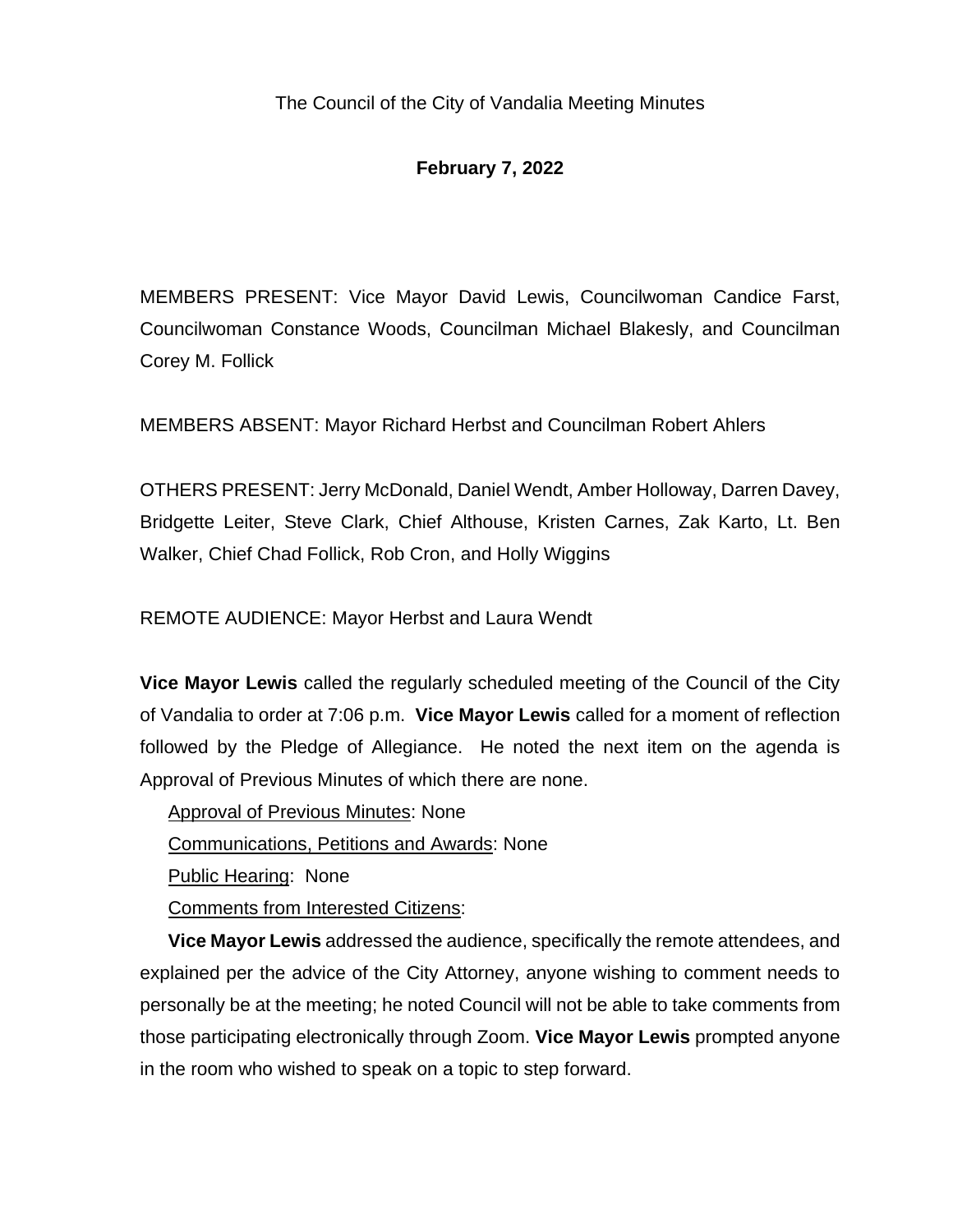#### **February 7, 2022**

AES Ohio representative **Ms. Holly Wiggins**, 660 Cassel Creek Drive, reminded the audience the Gift of Power program is open for citizens in need of assistance in covering their heating bills that have built up over the cold winter months. She advised citizens to go to the aes-ohio.com/gift website or reach out the the Salvation Army who manages the program. She concluded by noting the program will be open until funds expire with a target date of mid April.

CITY MANAGER'S REPORT

Information Items:

**Mr. Wendt** recognized the Public Works and Parks and Recreation crews for the excellent work they did with the recent winter storm. As well he recognized Chief Follick for leading the city through the event via an emergency action plan. He also advised the audience that Facilities Superintendent Rudy Wells has been recognized as the Marvin Link Distinguished Service Award recipient. **Mr. Wendt** continued by noting the city has back-to-back recipients with Councilwoman Farst being the last recipient of the Marvin Link Distinguished Service Award. He advised Mr. Wells will be recognized on Tuesday, February 15 at the Vandalia Butler Chamber awards ceremony.

**Mr. Wendt** advised the community tour video has been posted to the website and the video has already been shared with a prospective business. He concluded by sharing on February 17 at 6:00 p.m. a virtual community event will be held to receive feedback for the Parks and Recreation Master Plan.

Action Items: None

Old Business: None

Resolutions:

**22-R-08** A Resolution Waiving The Formal Bidding Process And Awarding The Fireworks Display Contract For The 2022 Star Spangled Celebration In The Amount Of \$28,000 And For The 2023 Star Spangled Celebration In The Amount Of \$29,000 To Rozzi's Famous Fireworks Company. **Mr. McDonald** read Resolution 22-R-08 by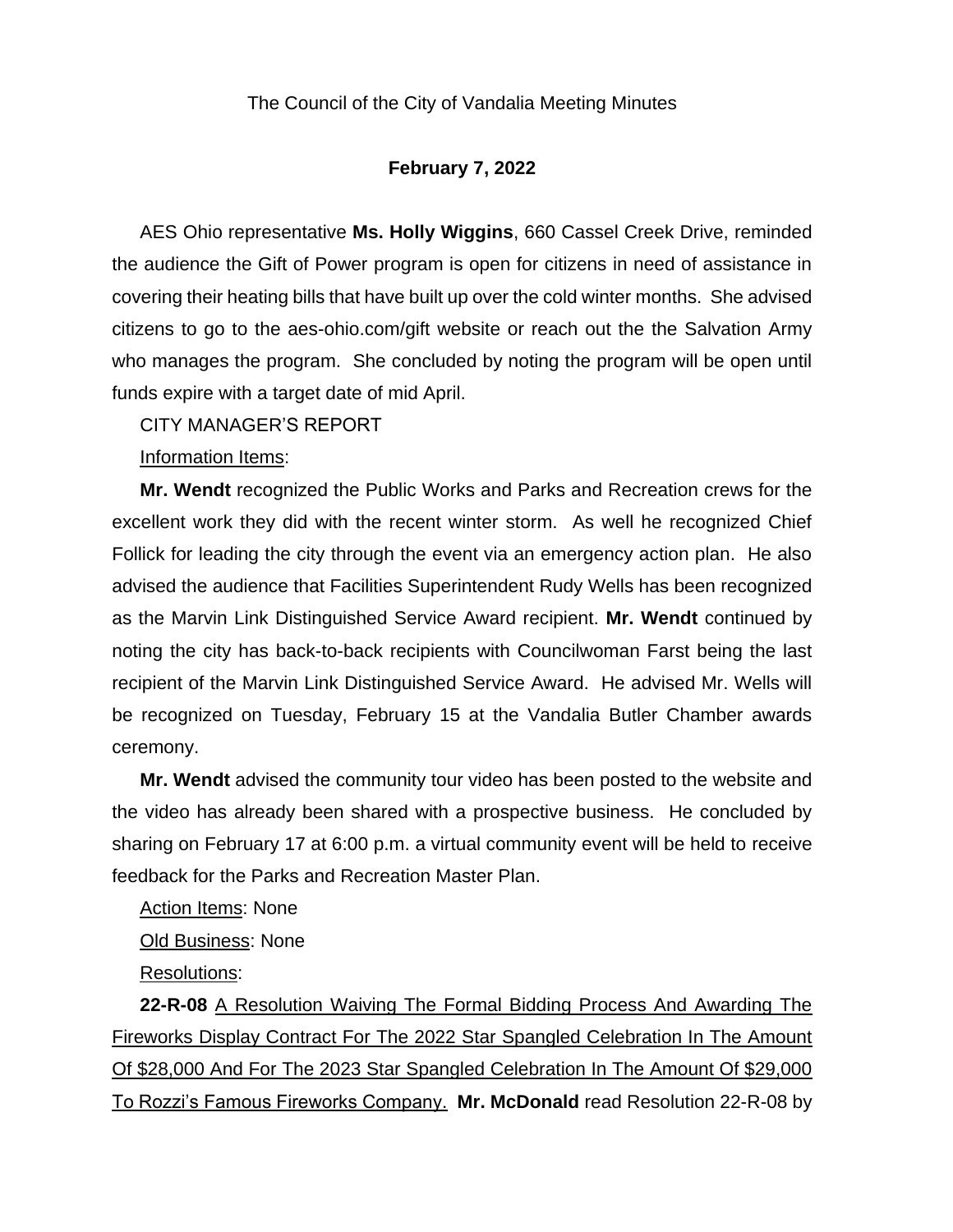#### **February 7, 2022**

title. **Mr. Wendt** advised the RFQ was advertised in the Daily Court Reporter as well as the City of Vandalia website. He advised two firms submitted formal proposals prior to the December 17, 2021 deadline, with a third company missing the submittal deadline. The qualifying proposals include Pyrotecnico Fireworks, Inc. of New Castle, PA and Rozzi's Famous Fireworks of Loveland, OH. American Fireworks of Hudson, OH did not meet submittal deadline. **Mr. Wendt** recommended the City enter into a two-year Professional Services Agreement with the potential for two, one-year terms that could take the agreement through 2025 with Rozzi's Famous Fireworks for the Annual Star Spangled Celebration Fireworks Display at an amount of \$28,000 for 2022 and \$29,000 for 2023. He noted the amount for the option years of 2024 and 2025 will be determined if the City chooses to extend the agreement. In addition, staff is in the process of lining up the regular sponsors of this event. **Mr. Wendt** advised Butler Township has committed to sponsor the event for the next two years. The City's net cost for the Celebration in 2018 was \$12,703. It was moved by Councilwoman Farst, seconded by Councilman Follick, to approve Resolution 22-R-08. Motion passed 5-0.

**22-R-09** A Resolution Establishing The Job Creation And Revitalization Program And Authorizing The City Manager To Take All Necessary And Proper Actions To Implement Said Program. **Mr. McDonald** read Resolution 22-R-09 by title. **Mr. Wendt** explained the Vision Vandalia Comprehensive Plan calls for the development of a discernable downtown area for residents to gather, dine, shop, and enjoy life in Vandalia. As a team, we have discussed several objectives in the pursuit of driving development that will improve quality of life in Vandalia. He proposed Council designate a Job Creation and Revitalization Program and Fund for the purpose of reinvesting back into the City through property acquisition, abatement of blight, improvements to utilities and the right of way, direct investment, and grants to foment desirable projects that have not heretofore occurred through the free hand of the market. **Mr. Wendt** explained this resolution establishes the Job Creation and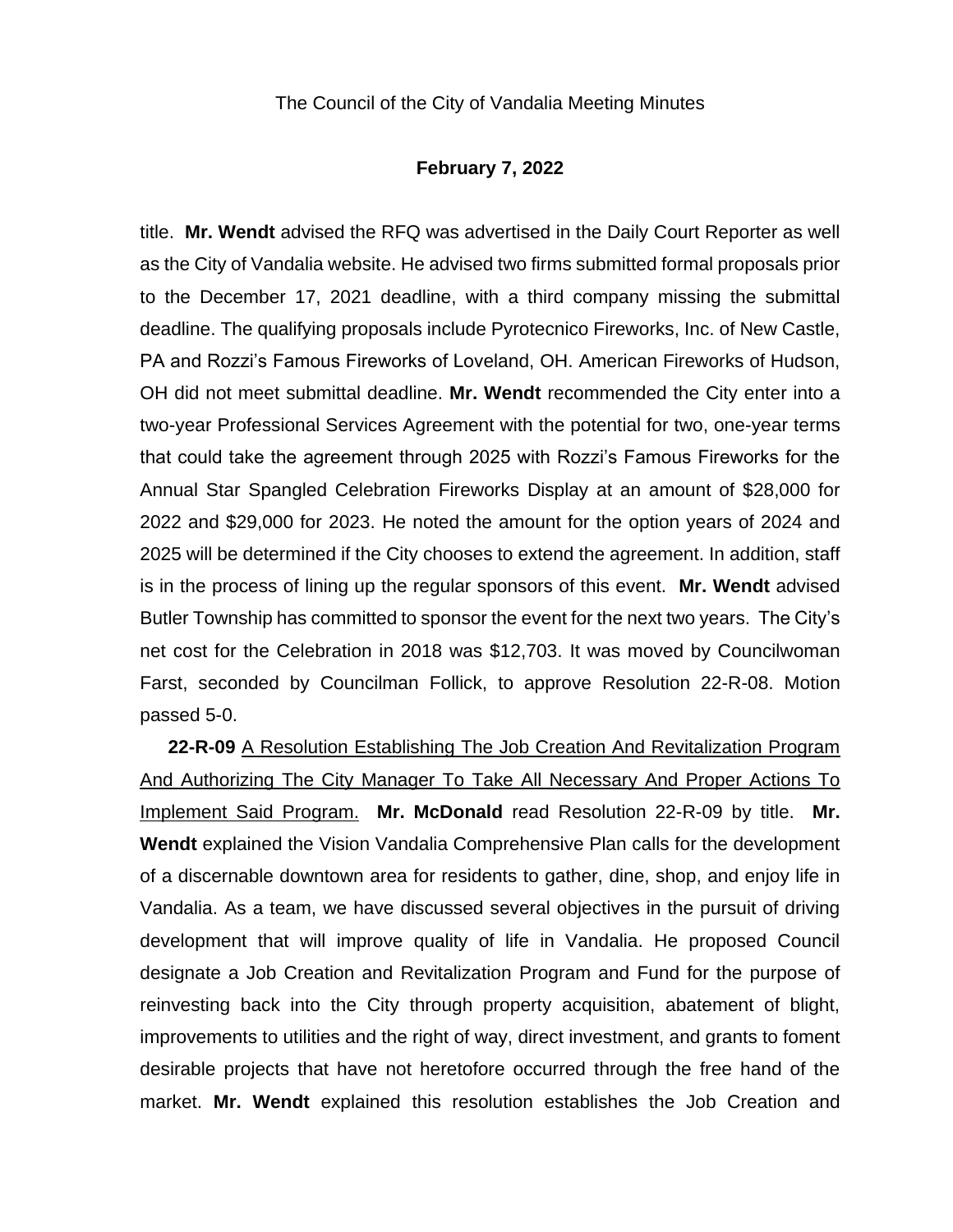#### **February 7, 2022**

Revitalization Program. The program is similar to the program in Huber Heights and would formally authorize the City Manager to negotiate and to expedite other select economic development tasks on behalf of the City. He concluded by noting the resolution serves as a guide for determining his role and the actions, and appropriate limitations, that he can take to accomplish strategic development in the outlined area. It was moved by Councilman Blakesly, seconded by Councilwoman Farst, to approve Resolution 22-R-09. Motion passed 5-0.

**22-R-10** A Resolution Establishing The Job Creation And Revitalization Fund. **Mr. McDonald** read Resolution 22-R-10 by title. **Mr. Wendt** explained this resolution creates a fund and does not appropriate funds. He deferred to his previous comments on Resolution 22-R-09. It was moved by Councilman Follick, seconded by Councilman Blakesly, to approve Resolution 22-R-10. Motion passed 5-0.

**22-R-11** A Resolution Authorizing The Purchase Of Municty 5 Permitting And Tracking Software Along With Laserfiche Cloud Document Storage Software Including The Data Migration, Training And License Fees Required By The Development And Engineering Services Department From General Code At The Submitted Cost In The Amount Of \$ 98,255.00. **Mr. McDonald** read Resolution 22-R-11 by title. **Mr. Wendt** explained the Development and Engineering Services Division is seeking an upgrade to its current building and tracking software. The current software was adopted in 2013 and is no longer supported. He said the new software, Municity / Laserfiche, will improve efficiency, customer service to residents and businesses, and integrate with our ESRI GIS Software to improve record management. **Mr. Wendt** advised the upgrade fits squarely within the Sharpen the Saw 2022 policy goal as the new software will allow staff to work directly in the field from a variety of electronic devices when conducting inspections and writing reports in the field. The system will eventually enable the City to receive digital submissions and to conduct electronic plan reviews, which will reduce turnaround times. It was moved by Councilman Follick, seconded by Councilwoman Farst, to approve Resolution 22-R-11. Motion passed 5-0.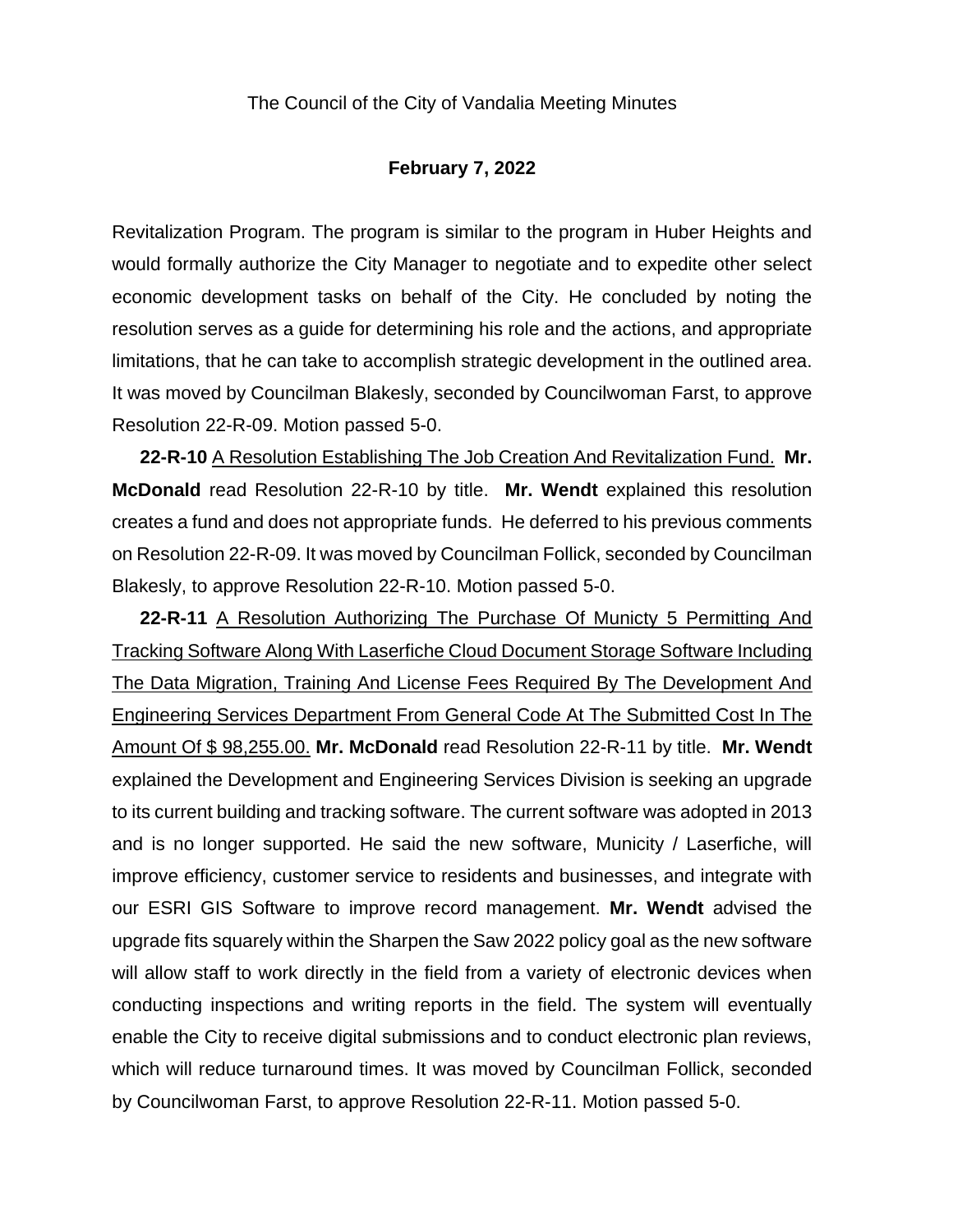#### **February 7, 2022**

**22-R-12** A Resolution Designating Certain Financial Institutions As Depositories For Active, Interim And Inactive Funds Of The City Of Vandalia For The Five (5) Year Period Commencing August 23, 2021, Authorizing Depository Agreements With Said Institutions. **Mr. McDonald** read Resolution 22-R-12 by title. **Mr. Wendt** explained he will let the Finance Director's explanation during tonight's study session stand. It was moved by Councilwoman Farst, seconded by Councilman Blakesly, to approve Resolution 22-R-12. Motion passed 5-0.

Ordinances – First Reading:

**22-04** An Ordinance Amending Sections 874.08(I); 1420.01; 1424.01; 1424.05; 1482.01(G); 1482.20 And 1610.01 Of The Vandalia Codified Ordinances By To Update Specific References To Current Building Codes And Fire Codes. **Mr. McDonald** read Ordinance 22-04 by title in the first reading. **Mr. Wendt** explained that staff recently reviewed the City of Vandalia Codified Ordinances and determined several sections that require amendments to reference the current Building & Fire Codes that have been adopted by the state. The Fire Code revisions are necessary due to increasing economic development, calls related to public health, and general staffing. He concluded by noting this is a matter of housekeeping. It was moved by Councilman Blakesly, seconded by Councilman Follick, to approve Ordinance 22-04 in the first reading. **Councilwoman Farst** inquired if the city is required to always follow the Ohio Revised Code. **Mr. McDonald** replied in the affirmative noting it would be nice if we could approve legislation that indicated the city adopts Ohio Revised Code as amended from time to time. All members present voted yes. Motion passed 5-0 in the first reading.

**22-05** An Ordinance Amending Chapter 1610 Of The Codified Ordinances Of The City Of Vandalia, Ohio, Relating To Fire Prevention Code Compliance By Adding Section 1610.07. **Mr. McDonald** read Ordinance 22-05 by title in the first reading. **Mr. Wendt** advised he did not have any additional information as this accompanies Ordinance 22-04. It was moved by Councilman Blakesly, seconded by Councilman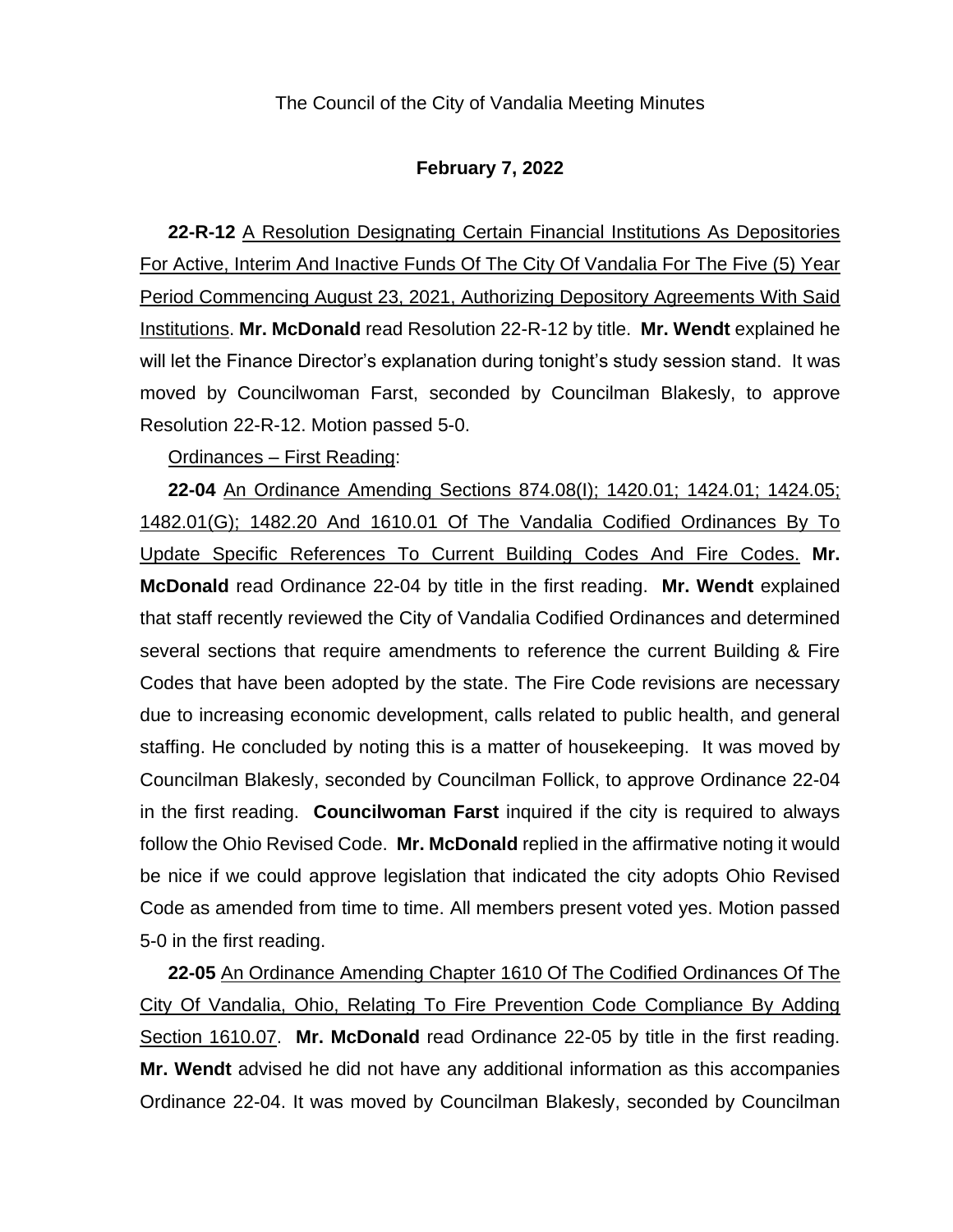### **February 7, 2022**

Follick, to approve Ordinance 22-05 in the first reading. All members present voted yes. Motion passed 5-0 in the first reading.

Ordinances – Second Reading: None

Ordinances – Emergency: None

Reports from Boards and Commissions:

#### **Variance: Outdoor Storage - 3325 Stop Eight Road**

**Mr. Wendt** explained the Applicant, Megan Stepansky, on behalf of White Cap, leasee of the building, has requested a variance to allow the outdoor storage area to occupy an area larger than 25 percent of the principal building's footprint. The Board of Zoning Appeals voted 4-0 to recommend approval. It was moved by Councilman Follick, seconded by Councilwoman Farst, to approve the variance. All members present voted yes. Motion passed 5-0.

#### **Conditional Use: 55 Elva Court - Medical/Dental Office**

**Mr. Wendt** explained the Applicant, Ruben Begino, DDS, has submitted an application requesting a conditional use permit to allow the "Medical/Dental Clinics Use" on the property located at 55 Elva Court in the Neighborhood Business (NB) Zoning District. The Planning Commission voted 4-0 to recommend approval. It was moved by Councilwoman Farst, seconded by Councilman Blakesly, to approve the conditional use. All members present voted yes. Motion passed 5-0.

## **Board of Zoning Appeals Minutes: December 1, 2021**

Vice Mayor Lewis called for comments or questions on the Board of Zoning Appeals Minutes: December 1, 2021. There were none.

## **Board of Zoning Appeals Minutes: December 8, 2021**

Vice Mayor Lewis called for comments or questions on the Board of Zoning Appeals Minutes: December 8, 2021. There were none.

## **Board of Zoning Appeals Minutes: December 22, 2021**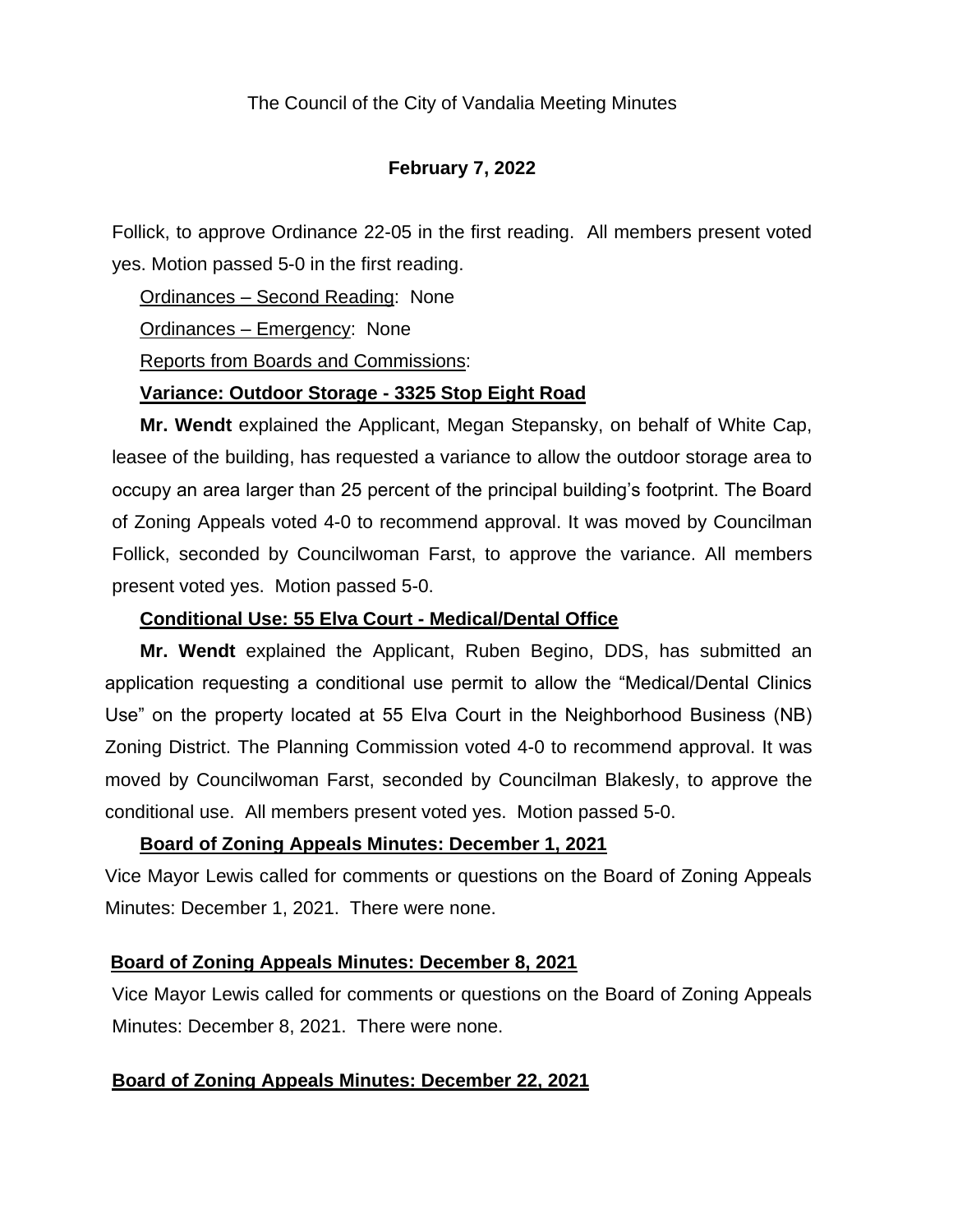# **February 7, 2022**

Vice Mayor Lewis called for comments or questions on the Board of Zoning Appeals Minutes: December 22, 2021. There were none.

## **Planning Commission Minutes: December 14, 2021**

Vice Mayor Lewis called for comments or questions on the Planning Commission Minutes: December 14, 2021. There were none.

# **Council Comments:**

**Councilman Follick** recognized and thanked the Board of Zoning Appeals and the Planning Commission for their efforts as they have clearly had several meetings during the month of December. He thanked staff for the follow-up information provided regarding the ADA ramps; specifically, noting that the city is approaching an 80% completion of ADA ramps citywide. **Councilman Follick** inquired about the two raised islands on US 40 and asked if there will be any type of warning signage. He noticed that during the snow storm the raised islands would most likely be a safety issue. **Mr. Cron** advised he will look at the plans and if not he will suggest that something be installed that stands above grade.

**Councilwoman Farst** thanked staff for all their hard work during the last snow event.

**Councilman Blakesly** moved to excuse Mayor Herbst and Councilmember Ahlers from all tonight's meetings. Councilwoman Farst seconded the motion. All members present voted yes. Motion passed 5-0. He echoed previous Councilmember's comments and appreciates staff efforts during the winter snow event. **Councilman Blakesly** commented on the welcome video and noted he is very pleased with the video.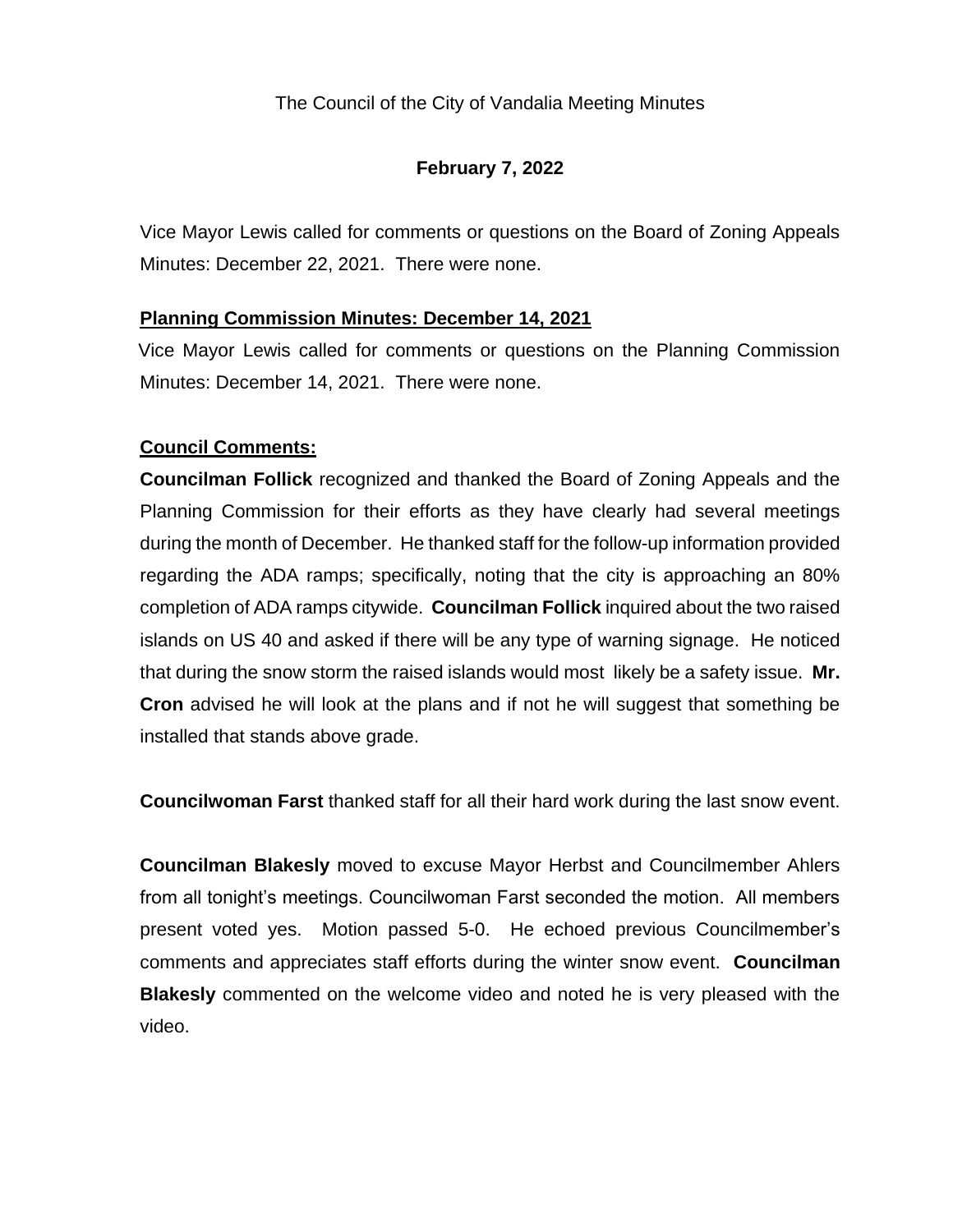# **February 7, 2022**

**Vice Mayor Lewis** also echoed the comments of other Councilmembers regarding the recent winter storm.

## **Executive Session**

The purpose of the Executive Session is to review a collective bargaining strategy related to the Teamsters.

No Executive Session was held.

The regular Council Meeting was then adjourned at 7:28 p.m.

APPROVED:

Richard Herbst, Mayor

ATTEST:

\_\_\_\_\_\_\_\_\_\_\_\_\_\_\_\_\_\_\_\_\_\_\_\_\_\_\_\_\_\_\_\_\_\_ Missy Pruszynski, Deputy Clerk of Council